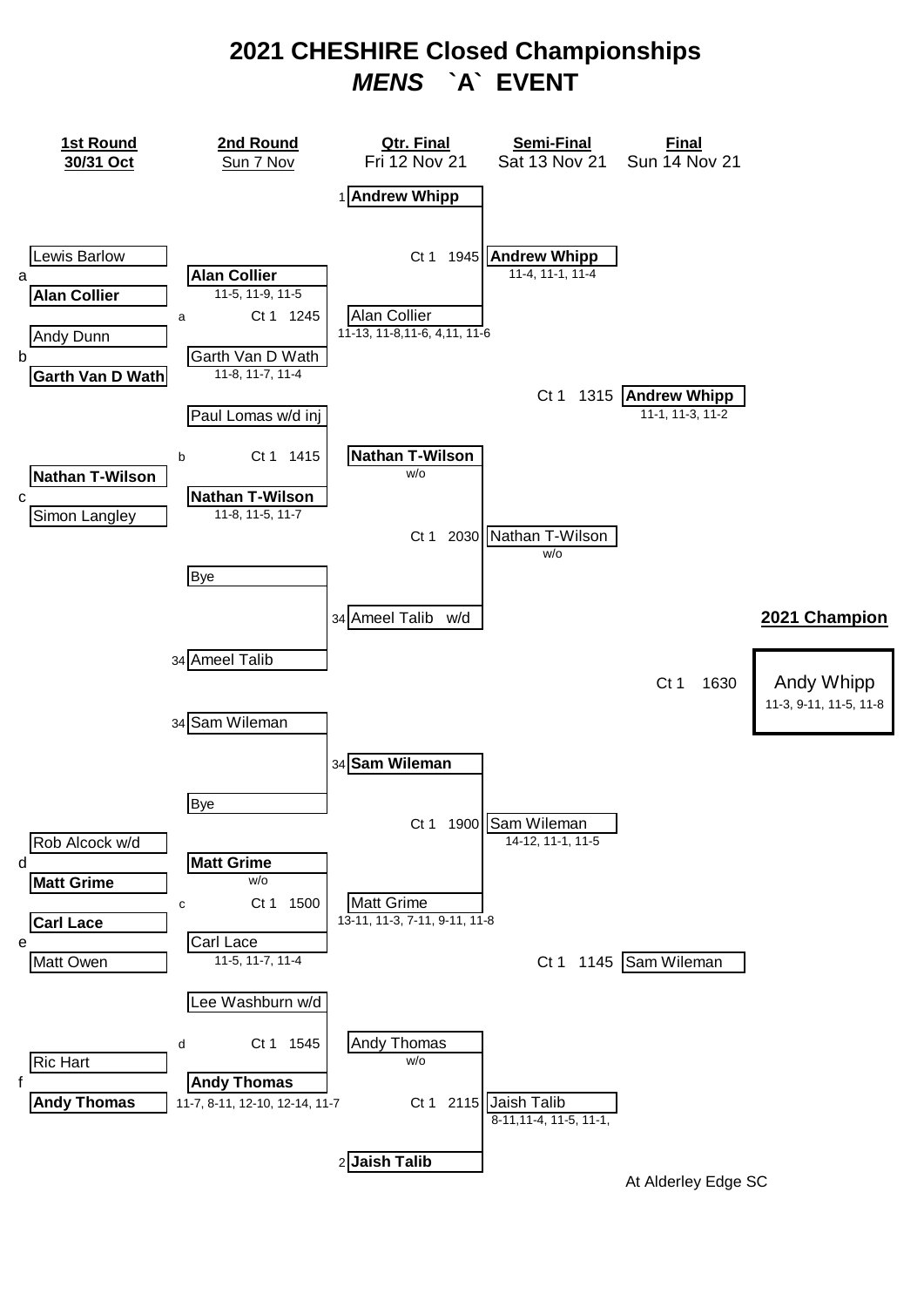| Group A                                                                                  | Riachael |                                      | Natalie<br><b>Firsty</b>                               | Annilla                                                                  | Matches                                             | Games<br>Wor | Position<br>Points |                                            |
|------------------------------------------------------------------------------------------|----------|--------------------------------------|--------------------------------------------------------|--------------------------------------------------------------------------|-----------------------------------------------------|--------------|--------------------|--------------------------------------------|
| <sup>1</sup> Rachael Chadwick                                                            |          |                                      |                                                        |                                                                          |                                                     |              |                    |                                            |
| <sup>2</sup> Kirsty West                                                                 |          |                                      |                                                        |                                                                          |                                                     |              |                    |                                            |
| <sup>3</sup> Natalie Husdan                                                              |          |                                      |                                                        |                                                                          |                                                     |              |                    |                                            |
| <sup>4</sup> Annika Hall                                                                 |          |                                      |                                                        |                                                                          |                                                     |              |                    |                                            |
| Top 2 in group to contest the Final<br>on Saturday 14th Nov<br>Bottom 2 in a plate final |          | 1330<br>2030<br>2030<br>1315<br>2030 | Sun 7th<br>Wed 10th<br>Fri 12th<br>Sat 6th<br>Wed 10th | 1 <sub>v</sub> 2<br>1 <sub>v</sub><br>1 v 4<br>2 <sub>v</sub> 3<br>2 v 4 | Court 1<br>Court 1<br>Court 2<br>Court 1<br>Court 2 |              |                    |                                            |
| Rachael and Kirsty have withdrawn                                                        |          | 1245                                 | Sun 7th                                                | $3\nu4$                                                                  | Court 2<br>Natalie Husdan                           |              |                    | 2021 Champion                              |
| So, just a final                                                                         |          |                                      |                                                        |                                                                          |                                                     | Ct 1 1545    |                    | <b>Natalie Husdan</b><br>11-6, 11-6, 12-10 |
|                                                                                          |          |                                      |                                                        |                                                                          |                                                     | Annika Hall  |                    |                                            |

### **Ladies Main Round Robin event**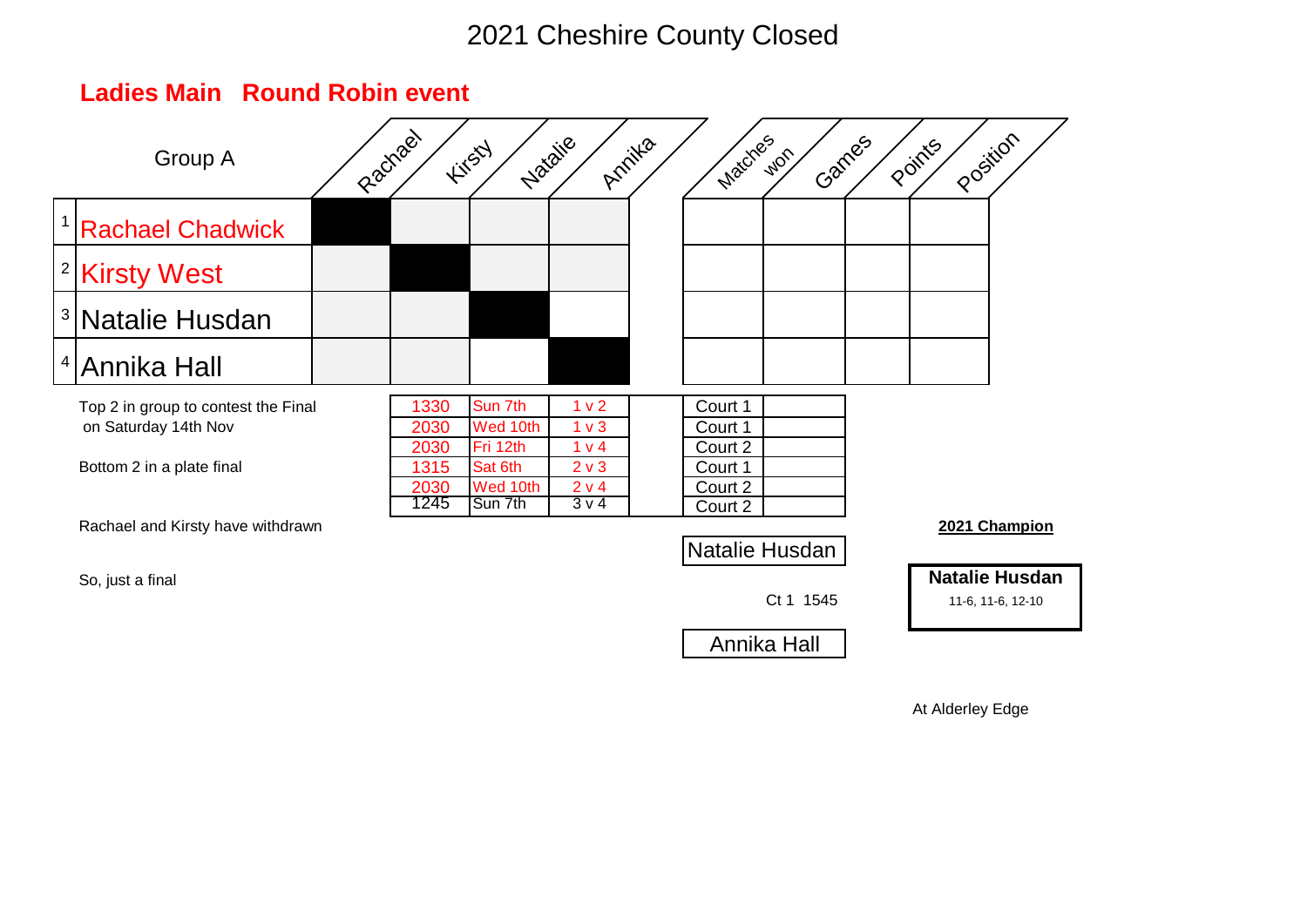# **2021 Cheshire County Championships**

### *Mens* **A Plate**

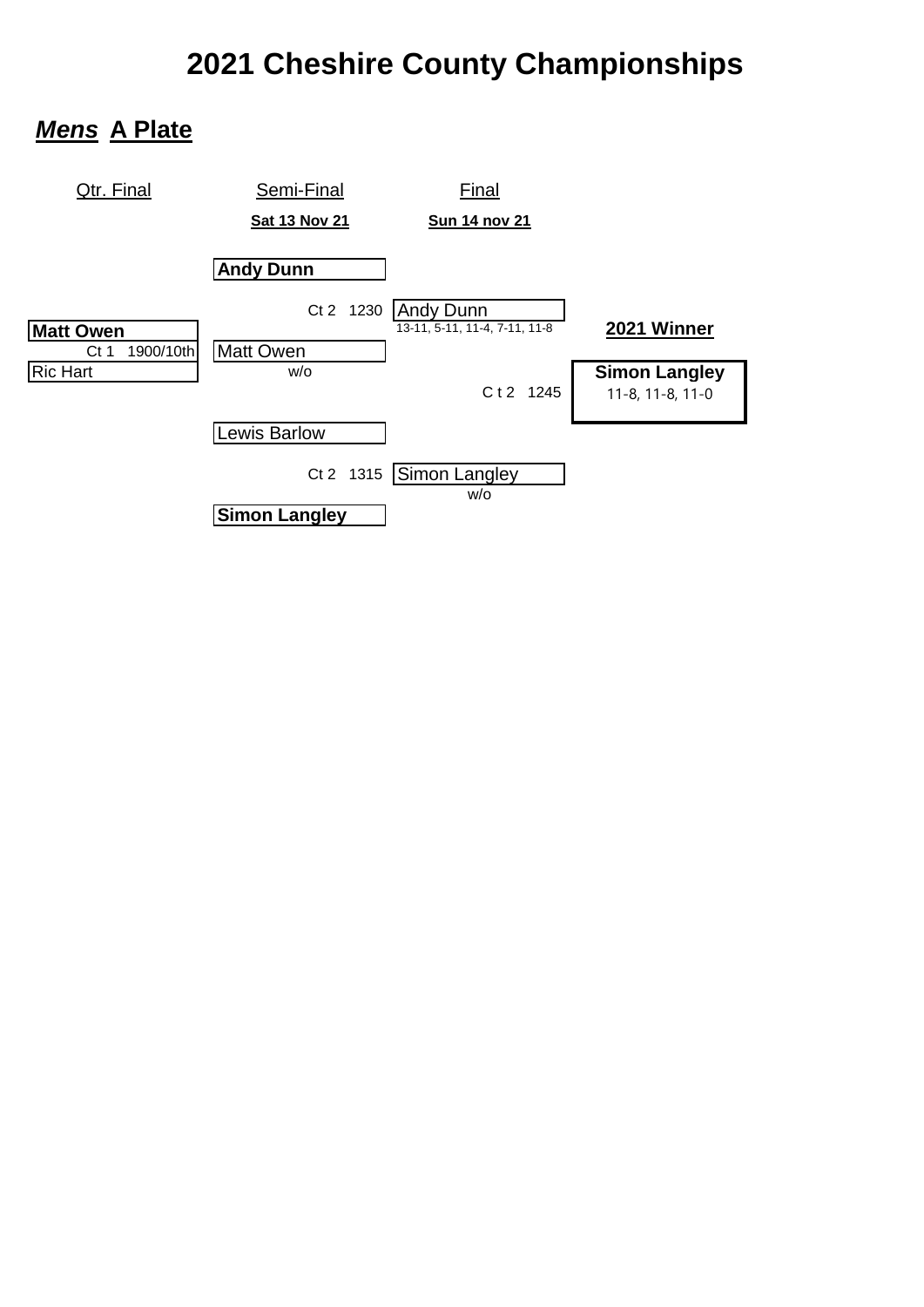## **2021 Cheshire County Championships**

### *Mens* **B event**

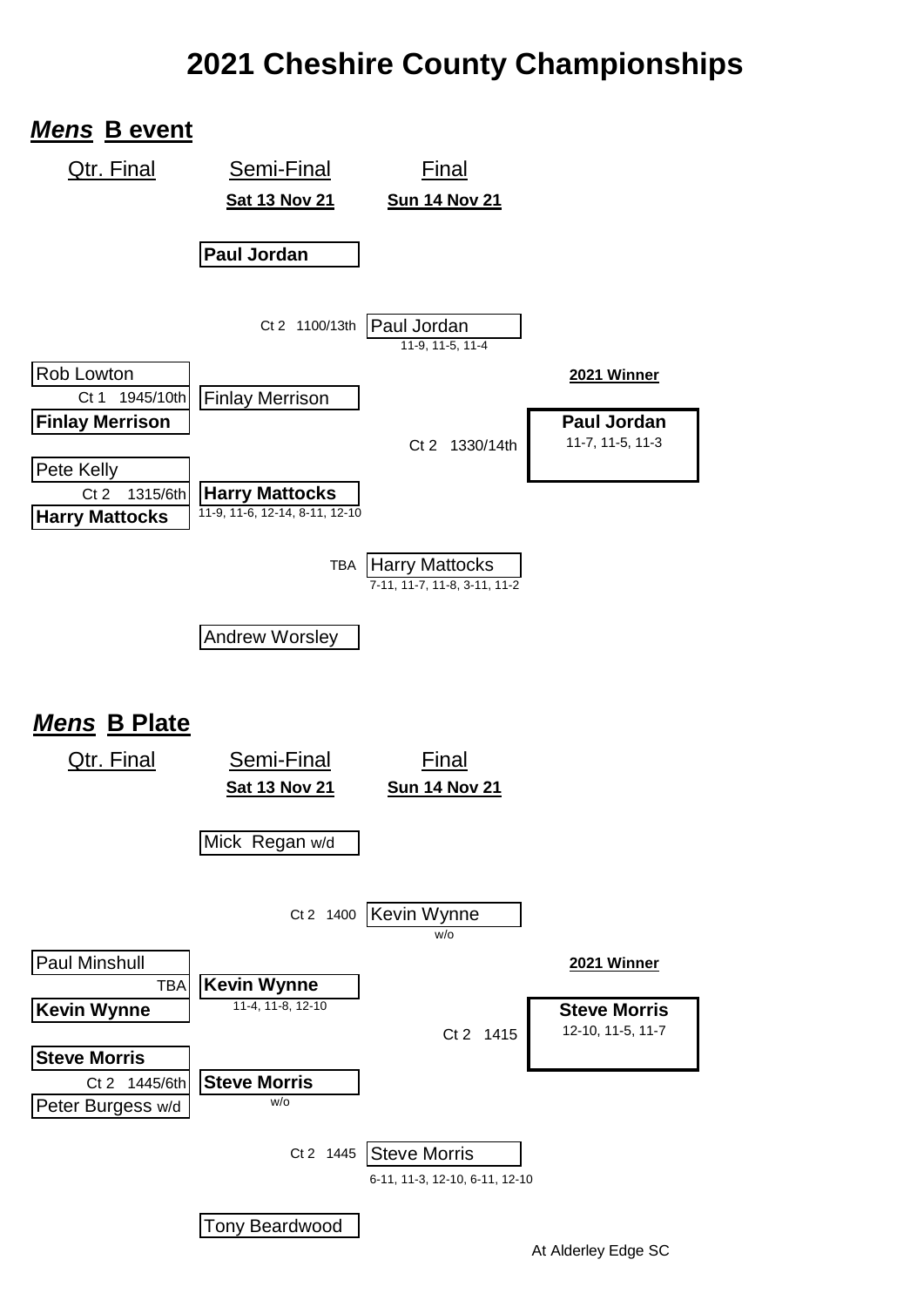|          | Group A                             |           | Lee       | <b>Mitte</b><br><b>Vian</b> |                  | Simon | Matches        | <b>WOR</b>                  | Ganges             | Position<br>Points |                                         |
|----------|-------------------------------------|-----------|-----------|-----------------------------|------------------|-------|----------------|-----------------------------|--------------------|--------------------|-----------------------------------------|
|          | <sup>1</sup> Lee Washburn           |           | $L$ 1-3   | <b>W 3-0</b>                | $W$ 3-0          |       | $\overline{2}$ | $\overline{7}$              |                    | $\overline{2}$     |                                         |
|          | <sup>2</sup>  Mike Potter           | $W$ 3-1   |           | <b>W 3-0</b><br>w/o         | $W$ 3-0          |       | 3              | 9                           |                    | 1                  |                                         |
|          | <sup>3</sup>  Liam Foster           | $L_{0-3}$ | w/d inj   |                             | W 3-1            |       | $\mathbf 1$    | 3                           |                    | 3                  |                                         |
| $4 \mid$ | Simon Langley                       | $L_{0-3}$ | $L_{0-3}$ | $L$ 1-3                     |                  |       | $\overline{0}$ | 1                           |                    | $\overline{4}$     |                                         |
|          | Top 2 in group to contest the Final |           | 1500      | Sun 31st                    | 1 <sub>v</sub>   |       | Court 1        | Mike 11-5, 11-8, 9-11, 11-8 |                    |                    |                                         |
|          | on Sunday 14th Nov                  |           | 1900      | Wed 10th                    | 1 <sub>v</sub>   |       | Court 1        | Lee                         | 12-10, 14-12, 11-9 |                    |                                         |
|          |                                     |           | 1100      | Sun 7th                     | 1 v 4            |       | Court 1        | Lee                         | 11-8, 11-3, 11-4   |                    |                                         |
|          |                                     |           | 1945      | Fri 12th                    | 2 <sub>v</sub> 3 |       | Court 2        | <b>Mike</b> w/over          |                    |                    |                                         |
|          |                                     |           | 1945      | Wed 10th                    | 2 v 4            |       | Court 1        | Mike 11-7, 11-5, 11-2       |                    |                    |                                         |
|          |                                     |           | 1230      | Sun 31st                    | 3 v 4            |       | Court 3        | Liam 6-11, 11-3, 11-5, 11-5 |                    |                    | 2021 Champion                           |
|          |                                     |           |           |                             |                  |       |                | <b>Mike Potter</b>          |                    |                    |                                         |
|          |                                     |           |           |                             |                  |       |                | Ct 1 1515                   |                    |                    | <b>Mike Potter</b><br>14-12, 11-8, 11-8 |
|          |                                     |           |           |                             |                  |       | Lee Washburn   |                             |                    |                    |                                         |

#### **Men's o35 Round Robin event**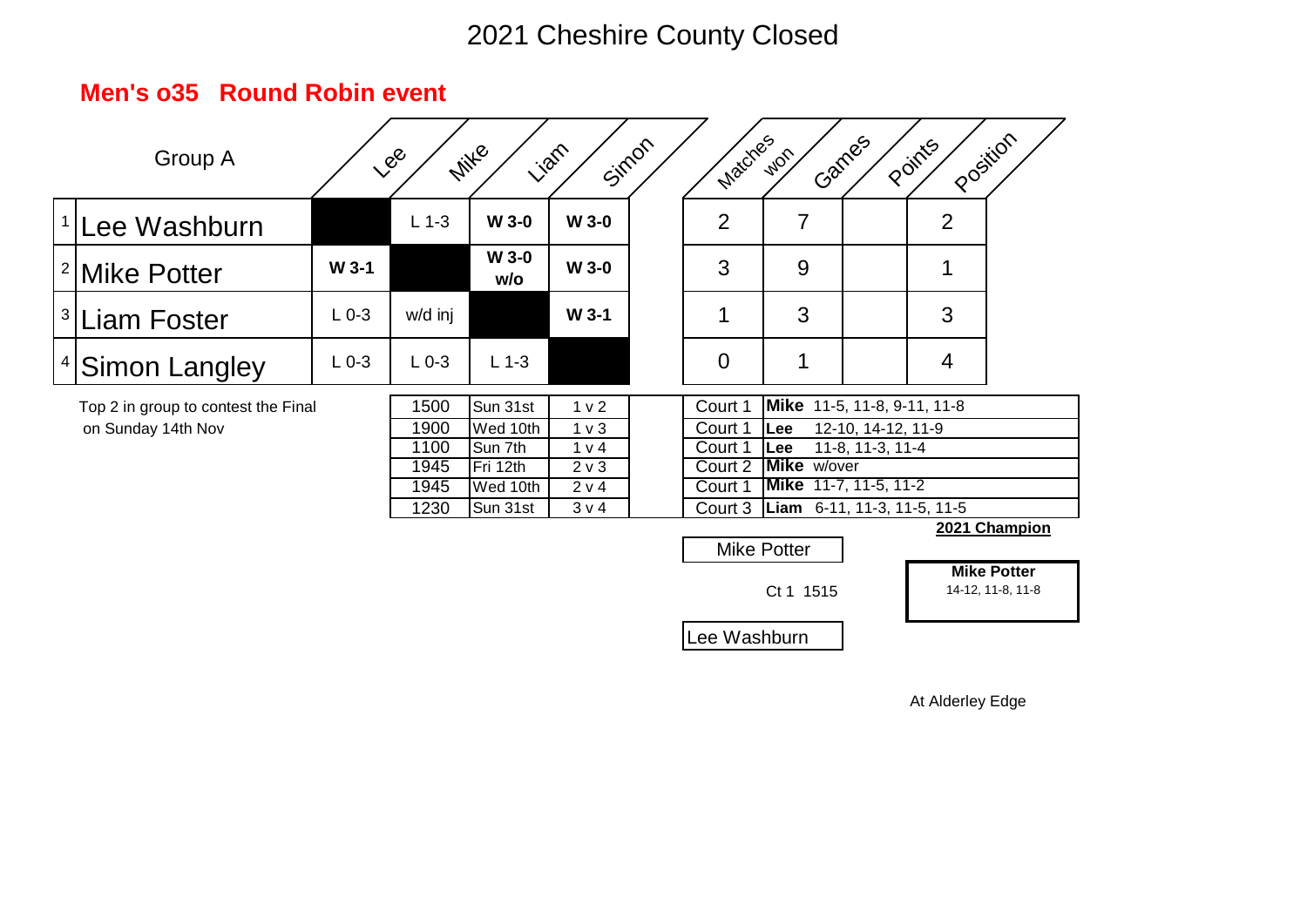#### **Men's o45 Round Robin event**





Top 2 in group to contest the S- Final on Saturday 13th Nov

Steve Flanagan withdrawn injured. Now replaced by Steve Bromage

Paul Lomas (2) withdrawn injured.

| 1200  | Wed 10th | $1v$ 3         | Court 2   Andy 11-9, 11-9, 12-14, 11-5       |
|-------|----------|----------------|----------------------------------------------|
| 11145 | Sat 6th  | 1 <sub>v</sub> | Court 1   Andy 5-11, 11-9, 5-11, 12-10, 11-9 |
| 1945  | Fri 12th | $2 \vee 3$     | Court 2 Match not played                     |

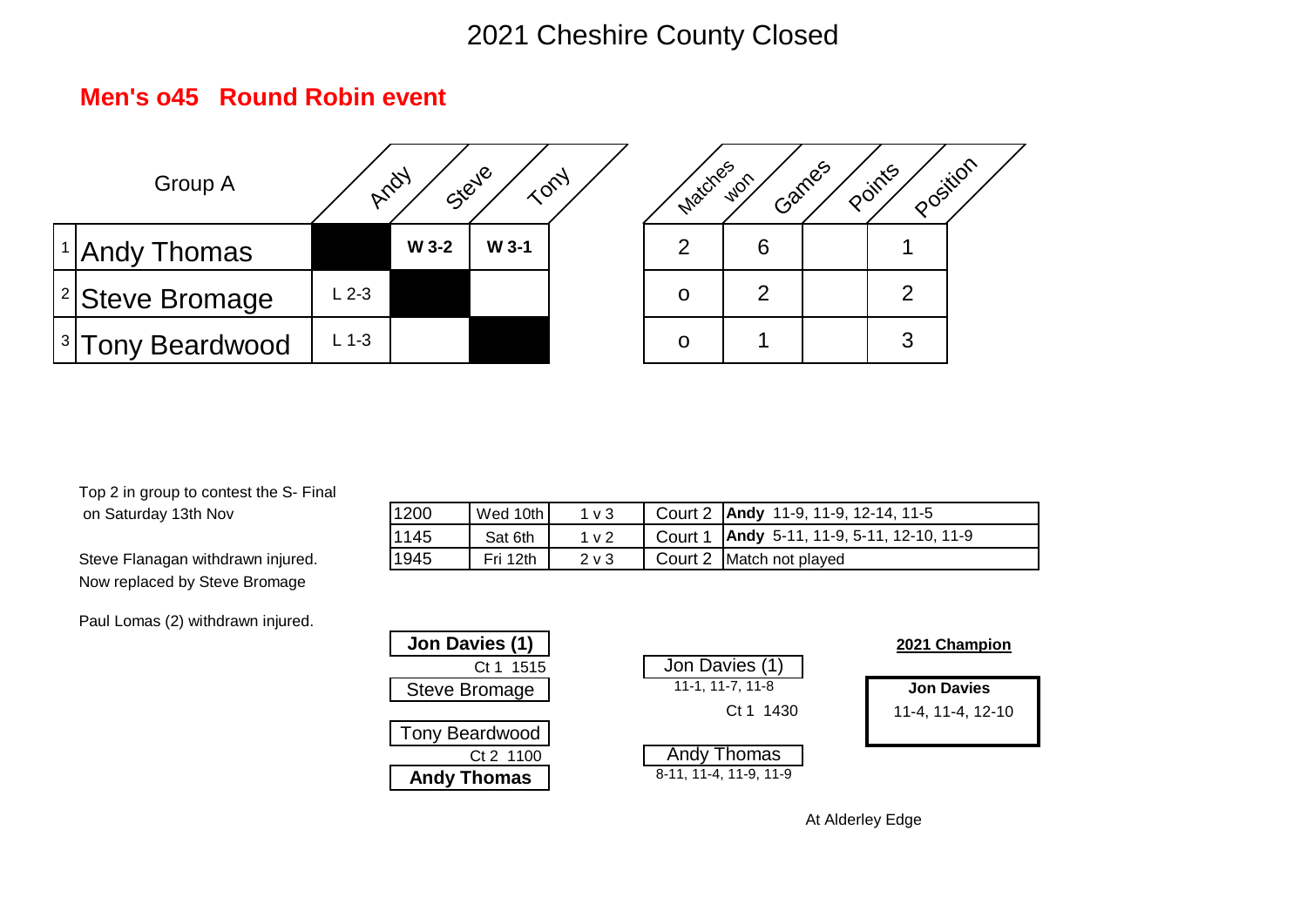## **Men's o50 Round Robin event**

| Group A                                                                 | Matt      | Pete                 | Soiros                         |                                                      | Matches                       | Garnes<br>WOR                                                                                      | Position<br>Points |               |
|-------------------------------------------------------------------------|-----------|----------------------|--------------------------------|------------------------------------------------------|-------------------------------|----------------------------------------------------------------------------------------------------|--------------------|---------------|
| <sup>1</sup>  Matt Uren                                                 |           | <b>W 3-0</b>         | $W$ 3-1                        |                                                      | $\overline{2}$                | $6\phantom{1}6$                                                                                    | 1                  |               |
| <sup>2</sup>  Peter Crouch                                              | $L_{0-3}$ |                      | $L_{0-3}$                      |                                                      | $\overline{0}$                | $\overline{0}$                                                                                     | 3                  |               |
| з Spiros Papaglimis                                                     | $L$ 1-3   | W 3-0                |                                |                                                      | 1                             | $\overline{4}$                                                                                     | $\overline{2}$     |               |
| Group B                                                                 | Arial     | Pete                 | ROD                            |                                                      | Matches                       | Carnes<br>WOR                                                                                      | Position<br>Points |               |
| 1 Andy Dunn                                                             |           | $L2-3$               | <b>W 3-0</b>                   |                                                      | 1                             | 5                                                                                                  | $\overline{2}$     |               |
| 2 Pete Kelly                                                            | W 3-2     |                      | $W$ 3-0                        |                                                      | $\overline{2}$                | $6\phantom{1}6$                                                                                    | 1                  |               |
| <u> अRob Lowton</u>                                                     | $L_{0-3}$ | $L_{0-3}$            |                                |                                                      | $\overline{0}$                | $\mathbf 0$                                                                                        | 3                  |               |
| Top in each group to contest the Final<br>on Sunday 14th Nov<br>Group A |           | 1415<br>1330<br>1400 | Sun 7th<br>Sat 30th<br>Sat 6th | 1 <sub>v</sub> 2<br>1 <sub>v</sub><br>2 <sub>v</sub> | Court 2                       | Court 2 Matt 11-4, 11-7, 11-3<br>Court 2   Matt 11-5, 15-17, 11-8, 11-5<br>Spiros 11-6, 11-7, 11-6 |                    |               |
| Group B                                                                 |           | 1300<br>1445<br>1500 | Sat 30th<br>Sat 6th<br>Sun 7th | 1 <sub>v</sub> 2<br>1 <sub>v</sub><br>$2 \vee 3$     | Court 2<br>Court 2<br>Court 2 | Pete 11-13, 12-10, 8-11, 11-9, 11-2<br>Andy 11-7, 11-4, 11-4<br>Pete 11-7, 11-5, 11-5              |                    |               |
|                                                                         |           |                      |                                |                                                      |                               | <b>Matt Uren</b>                                                                                   |                    | 2021 Champion |
|                                                                         |           |                      |                                |                                                      |                               | Ct 1 1400                                                                                          |                    |               |
|                                                                         |           |                      |                                |                                                      |                               | Pete Kelly                                                                                         |                    |               |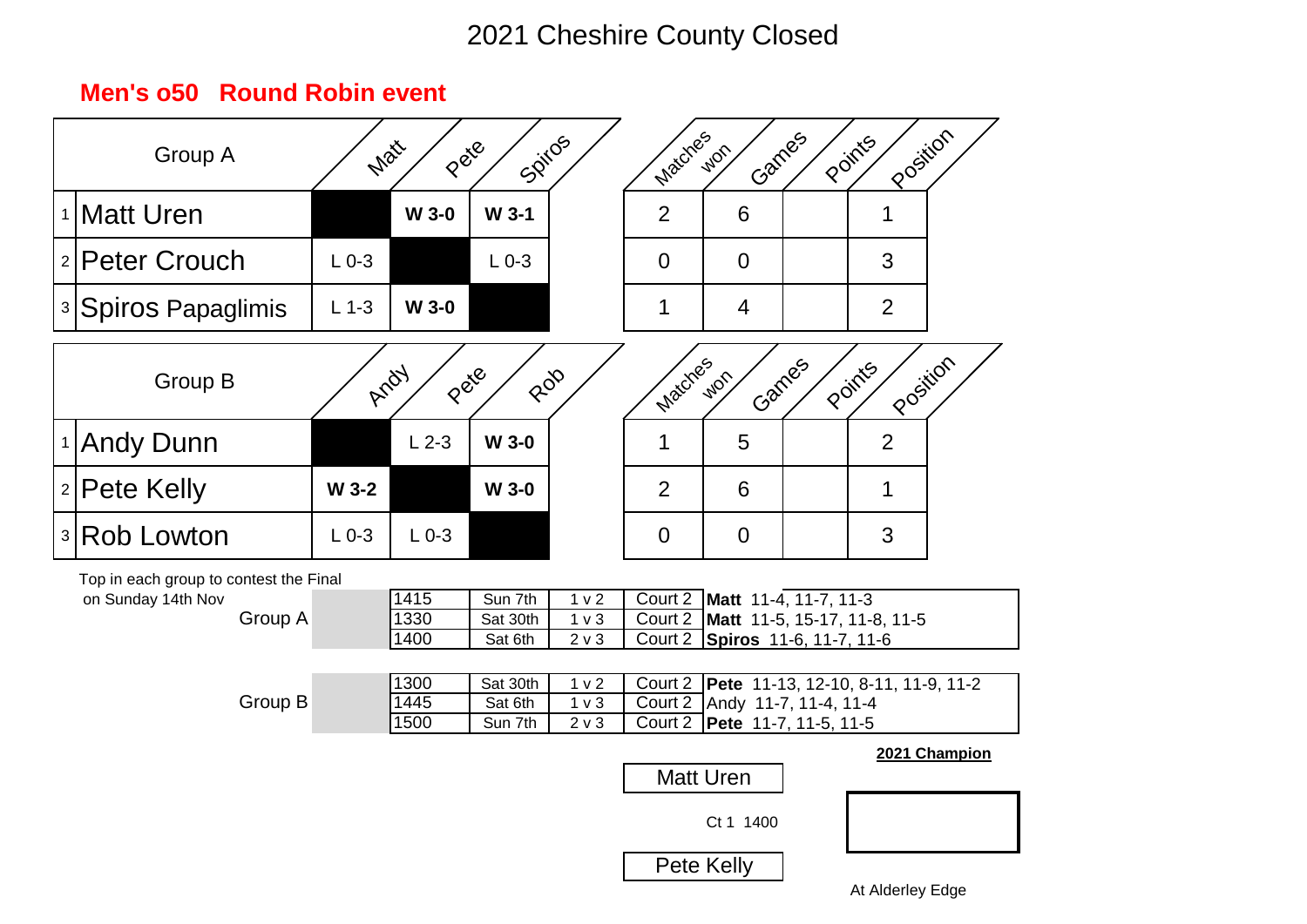|                                                                                                    | Group A                                | <b>Mict</b>                          |                                                        |                                                                          | Steye                                               | <b>Hey</b> | Matches                              | <b>WOR</b>                           | Games | Points | Position                                     |
|----------------------------------------------------------------------------------------------------|----------------------------------------|--------------------------------------|--------------------------------------------------------|--------------------------------------------------------------------------|-----------------------------------------------------|------------|--------------------------------------|--------------------------------------|-------|--------|----------------------------------------------|
|                                                                                                    | <sup>1</sup>  Mick Regan               |                                      |                                                        | W 3-0                                                                    | W 3-0<br>w/o                                        |            | $\overline{2}$                       | 6                                    |       | 1      |                                              |
|                                                                                                    | <sup>2</sup> <sup>*</sup> Mike Hickson |                                      |                                                        |                                                                          |                                                     |            |                                      |                                      |       |        |                                              |
|                                                                                                    | <sup>3</sup> Steve Morris              | $L_{0-3}$                            |                                                        |                                                                          | W 3-0                                               |            | 1                                    | 3                                    |       | 2      |                                              |
| $4\vert$                                                                                           | Kevin Wynne                            | <b>DNS</b>                           |                                                        | $L_{0-3}$                                                                |                                                     |            | $\overline{0}$                       | $\overline{0}$                       |       | 3      |                                              |
| Top 2 in group to contest the Final<br>on Sunday 14th Nov<br>*Mike (Robert) Hickson has pulled out |                                        | 1430<br>1130<br>1230<br>1315<br>1945 | Sun 31st<br>Sat 30th<br>Sat 6th<br>Sat 6th<br>Wed 10th | 1 <sub>v</sub> 2<br>1 <sub>v</sub><br>1 v 4<br>2 <sub>v</sub> 3<br>2 v 4 | Court 3<br>Court 1<br>Court 2<br>Court 2<br>Court 2 |            | Mick 11-8, 11-6, 11-8<br>Mick W/over |                                      |       |        |                                              |
|                                                                                                    |                                        |                                      | 1545                                                   | Sun 7th                                                                  | $3\nu4$                                             | Court 2    |                                      | Steve 11-7, 11-7, 11-4<br>Mick Regan |       |        | 2021 Champion                                |
|                                                                                                    |                                        |                                      |                                                        |                                                                          |                                                     |            |                                      | Ct 1 1315                            |       |        | <b>Mick Regan</b><br>11-8, 11-13, 11-4, 11-4 |
|                                                                                                    |                                        |                                      |                                                        |                                                                          |                                                     |            |                                      | <b>Steve Morris</b>                  |       |        |                                              |

#### **Men's o55 Round Robin event**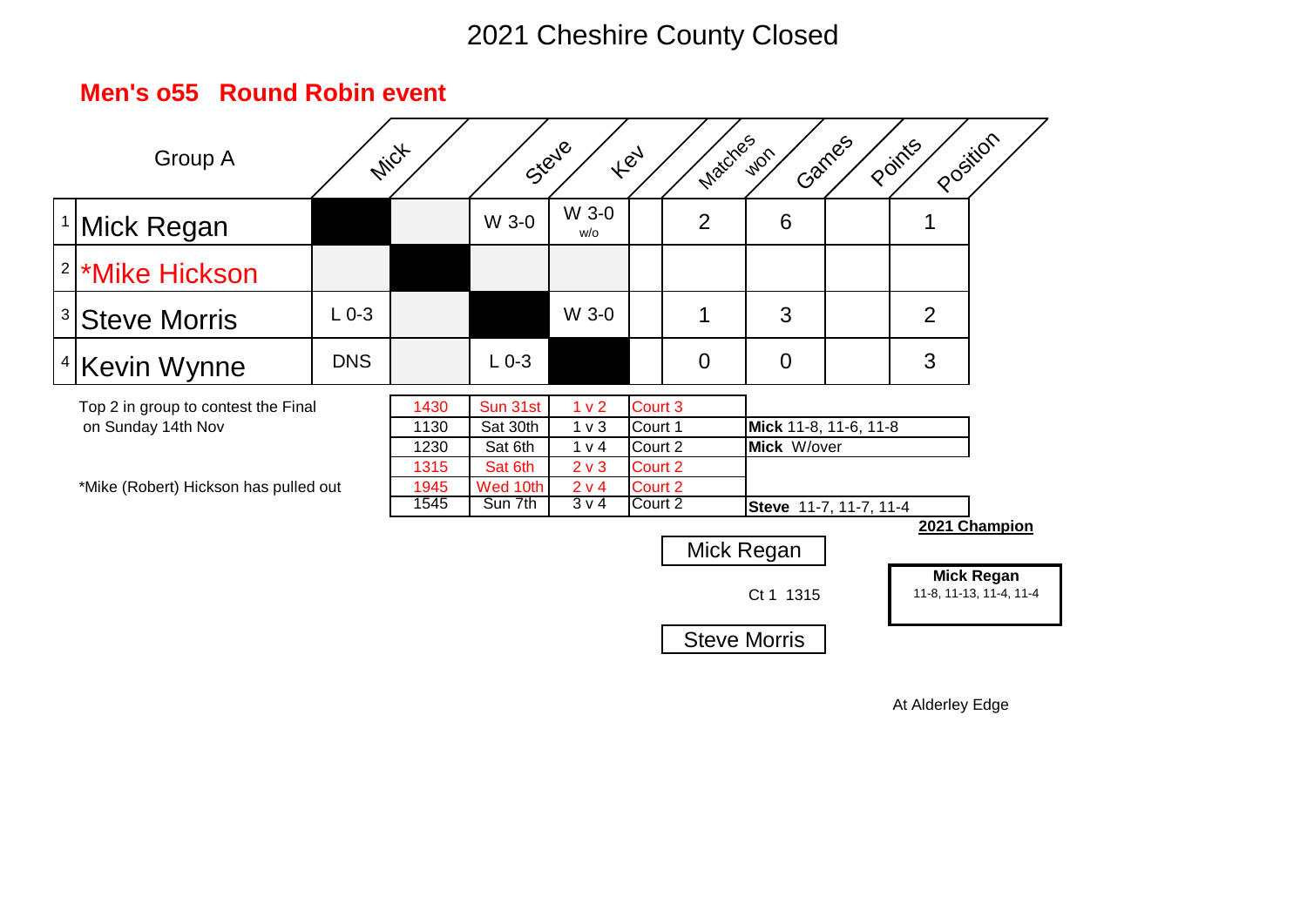#### **Men's o60 Round Robin event**





Top 2 in group to contest the S- Final on Saturday 13th Nov

| 1445 | Sat 30th | 1 <sub>v</sub>   | Court 1 Rick 8-11, 11-5, 11-6, 11-7   |
|------|----------|------------------|---------------------------------------|
| 1400 | Sat 6th  | 1 <sub>V</sub> 3 | Court 1   Rick 9-11, 11-3, 11-4, 11-5 |
| 1200 | Sun 7th  | $2 \vee 3$       | Court 1 <b>Andy</b> w/over            |

| <b>Robbie Blair</b>   |                        | 2021 Champion          |
|-----------------------|------------------------|------------------------|
| Ct 1 1400 13th        | <b>Robbie Blair</b>    |                        |
| <b>Rick Walker</b>    | 11-5, 11-8, 6-11, 11-9 | <b>Robbie Blair</b>    |
|                       | Ct 1 1245              | 11-9, 4-11, 11-5, 11-4 |
| <b>Andrew Worsley</b> |                        |                        |
| Ct 1 1445 13th        | <b>Andrew Worsley</b>  |                        |
| Rob Thorneycroft      | 7-11, 11-7, 11-2, 11-3 |                        |

| ounic Diali        |                        | <b>2021 Champion</b>   |
|--------------------|------------------------|------------------------|
| Ct 1 1400 13th     | <b>Robbie Blair</b>    |                        |
| <b>Rick Walker</b> | 11-5, 11-8, 6-11, 11-9 | <b>Robbie Blair</b>    |
|                    | Ct 1 1245              | 11-9, 4-11, 11-5, 11-4 |
| drew Worsley       |                        |                        |
| Ct 1 1445 13th     | <b>Andrew Worsley</b>  |                        |
| b Thornevcroft     | 7-11, 11-7, 11-2, 11-3 |                        |